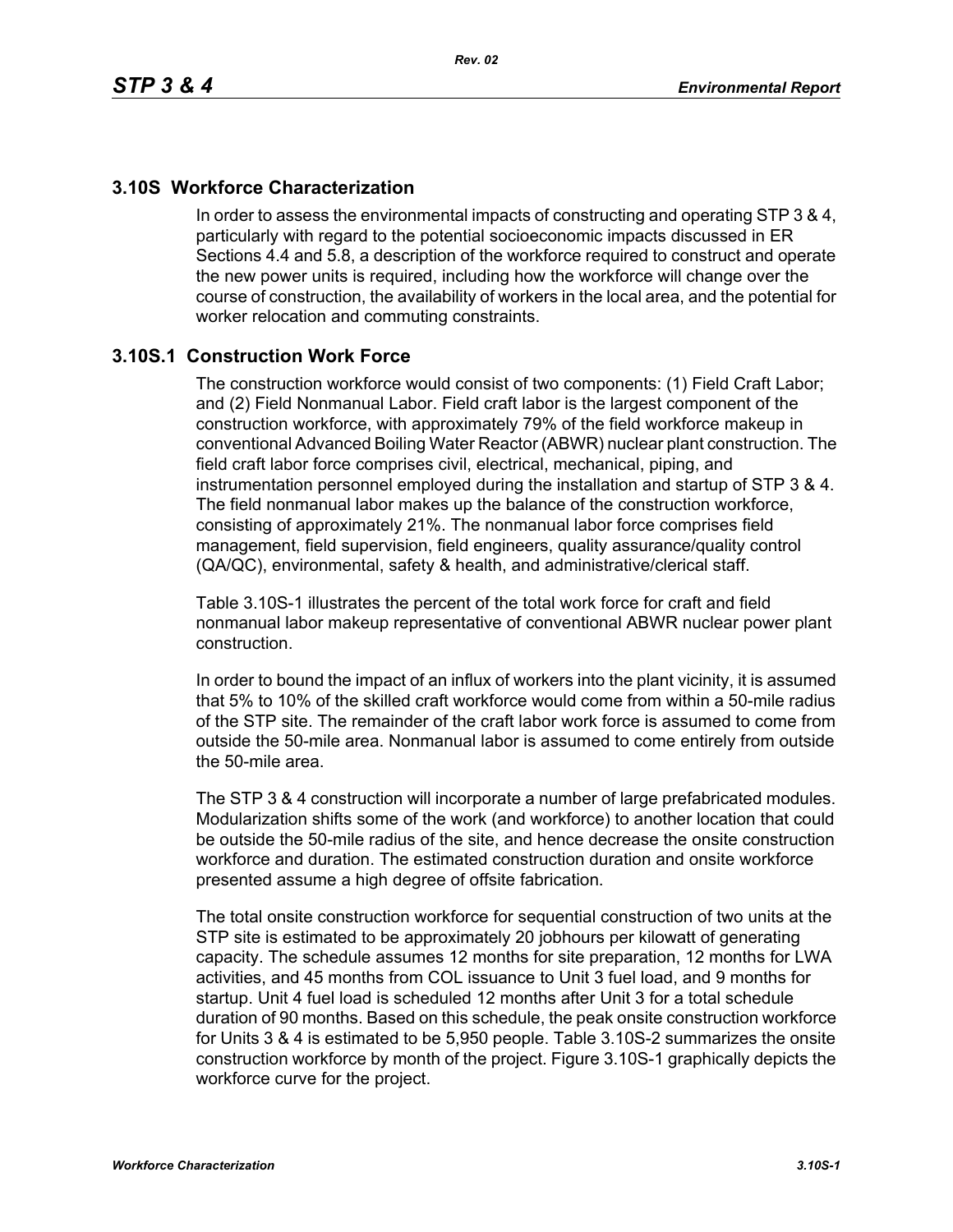# **3.10S.2 Worker Relocation and Commuting**

Construction workers typically commute up to 50 miles to a jobsite. Assuming 5% (lower estimate) of the construction craft workforce will be recruited from within the 50 mile radius, approximately 340 local craft people could be employed in Unit 3 & 4 construction. It is assumed that the balance of the construction workforce will come from outside the 50-mile radius. For the analysis of construction impacts in Chapter 4, it is assumed that the nonmanual labor workforce will relocate to the area from outside the 50-mile radius. Seventy to eighty percent of the construction workforce will be employed for more than four years. Most of the craft labor from outside the 50-mile radius will seek temporary housing, and most of the nonmanual staff will relocate to the area and seek permanent housing. Construction employees typically locate to within 50 miles of the construction area.

#### **3.10S.3 Operation Work Force**

A study commissioned by DOE (Reference 3.10S-1) estimated the additional operations work force for a new ABWR unit constructed at an existing site. Applying the DOE study analysis to the operation of STP 3 & 4, it is estimated that the additional onsite operations workforce would be approximately 405 people per unit, with an additional nonoperational offsite support staff of 39 people per unit. The total required additional operations personnel for STP 3 & 4 (both units) would be 810 onsite and 78 offsite support staff, for a total of 888 people. Figure 3.10S-2 graphically depicts the operations workforce for Units 3 & 4. The operations staff for each unit would be put in place approximately two years before fuel load of the unit, to allow time for simulator training and startup testing. It is assumed the operations workforce would be recruited from outside the 50-mile radius.

#### **3.10S.4 References**

3.10S-1 "Study of Construction Technologies and Schedules, O&M Staffing and Cost, Decommissioning Costs and Funding Requirements for Advanced Reactor Designs," U.S., Department of Energy, Volume 1. Prepared under Cooperative Agreement DE-FC07-03ID14492, Prepared by Dominion Energy, Inc., Bechtel Power Corporation, TLG, Inc., and MPR Associates, May 27, 2004.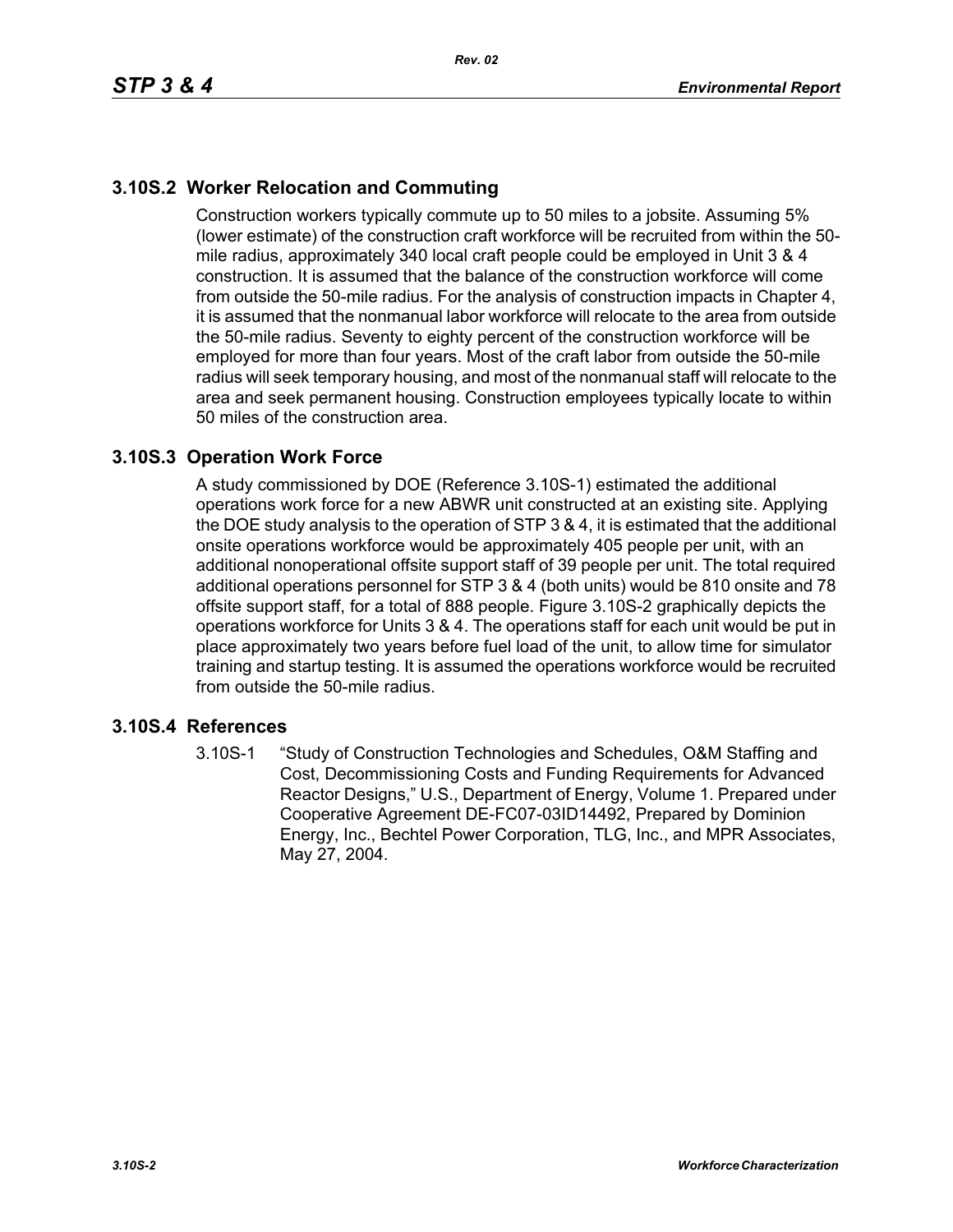| Labor                       | <b>Installation Items - Responsibility</b>                                                 | <b>Percent of Total</b><br><b>Work Force for</b><br><b>ABWR</b><br><b>Construction</b> |
|-----------------------------|--------------------------------------------------------------------------------------------|----------------------------------------------------------------------------------------|
| <b>Mechanical Equipment</b> | NSSS, Turbine Generator, Condenser,<br>Process Equipment, HVAC                             | 3%                                                                                     |
| Electrical                  | Equipment, Cable, Cable Tray, Conduit,<br>Wire, Connections                                | 12%                                                                                    |
| Concrete                    | Concrete and Reinforcing Steel                                                             | 13%                                                                                    |
| Structural steel            | Structural and Miscellaneous Steel                                                         | 3%                                                                                     |
| Other civil                 | Piling, Architectural Items, Painting,<br><b>Yard Pipe</b>                                 | 4%                                                                                     |
| Piping/instrumentation      | Pipe, tubing, valves, hangers/ supports                                                    | 14%                                                                                    |
| Site support                | Scaffolding, equipment operation,<br>transport, cleaning, maintenance, etc                 | 15%                                                                                    |
| Specialty labor             | Fireproofing, insulation, rigging, etc                                                     | 15%                                                                                    |
| Nonmanual labor             | Management, supervision, field<br>engineering, QA/QC, safety and health,<br>administration | 21%                                                                                    |

| Table 3.10S-1 Percent Construction Labor Force by Skill Set |  |  |  |  |
|-------------------------------------------------------------|--|--|--|--|
|                                                             |  |  |  |  |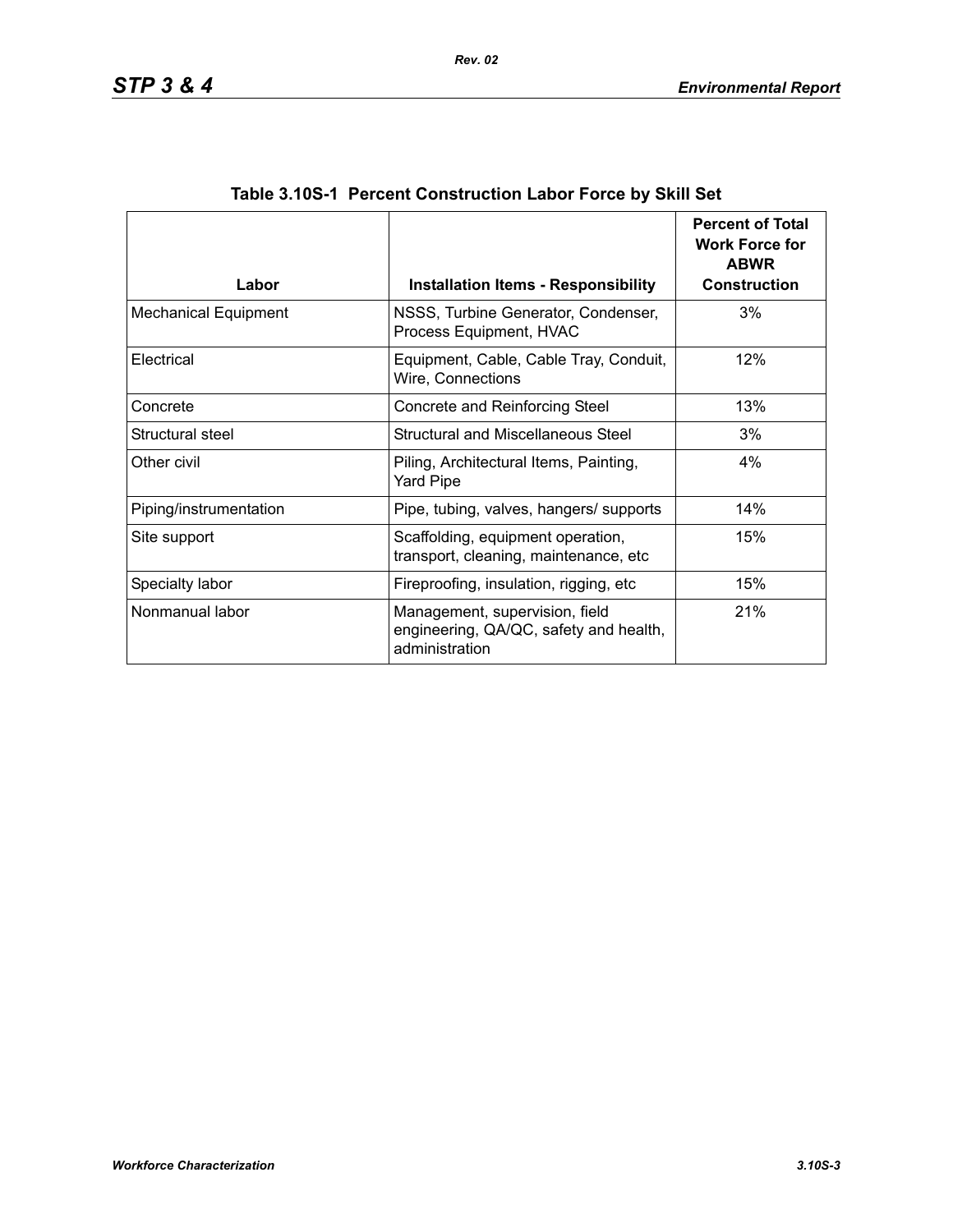| <b>ABWR UNITS</b> |                                     |                         |                              |              |                              |              |                              |  |
|-------------------|-------------------------------------|-------------------------|------------------------------|--------------|------------------------------|--------------|------------------------------|--|
| <b>Month</b>      | <b>Workforce</b><br><b>Strength</b> | <b>Month</b>            | Workforce<br><b>Strength</b> | <b>Month</b> | Workforce<br><b>Strength</b> | <b>Month</b> | Workforce<br><b>Strength</b> |  |
| $-24[1]$          | 100                                 | 3                       | 2800                         | 29           | 5950                         | 55           | 3000                         |  |
| $-23$             | 200                                 | $\overline{\mathbf{4}}$ | 2950                         | 30           | 5950                         | 56           | 2800                         |  |
| $-22$             | 300                                 | 5                       | 3100                         | 31           | 5950                         | 57           | 2600                         |  |
| $-21$             | 400                                 | 6                       | 3250                         | 32           | 5950                         | 58 [6]       | 2400                         |  |
| $-20$             | 500                                 | $\overline{7}$          | 3400                         | 33           | 5950                         | 59           | 2200                         |  |
| $-19$             | 600                                 | 8                       | 3550                         | 34           | 5950                         | 60           | 2000                         |  |
| $-18$             | 700                                 | 9                       | 3700                         | 35           | 5950                         | 61           | 1800                         |  |
| $-17$             | 800                                 | 10                      | 3830                         | 36           | 5850                         | 62           | 1600                         |  |
| $-16$             | 900                                 | 11                      | 3960                         | 37           | 5750                         | 63           | 1400                         |  |
| $-15$             | 1000                                | 12[4]                   | 4090                         | 38           | 5650                         | 64           | 1200                         |  |
| $-14$             | 1100                                | 13                      | 4220                         | 39           | 5450                         | 65           | 1100                         |  |
| $-13$             | 1200                                | 14                      | 4350                         | 40           | 5250                         | 66           | 525                          |  |
| $-12$ [2]         | 1300                                | 15                      | 4480                         | 41           | 5050                         | 67           | $\pmb{0}$                    |  |
| $-11$             | 1400                                | 16                      | 4610                         | 42           | 4850                         |              |                              |  |
| $-10$             | 1500                                | 17                      | 4740                         | 43           | 4650                         |              |                              |  |
| -9                | 1600                                | 18                      | 4870                         | 44           | 4450                         |              |                              |  |
| $-8$              | 1700                                | 19                      | 5000                         | 45 [5]       | 4250                         |              |                              |  |
| $-7$              | 1800                                | 20                      | 5130                         | 46           | 4050                         |              |                              |  |
| $-6$              | 1900                                | 21                      | 5260                         | 47           | 3900                         |              |                              |  |
| $-5$              | 2000                                | 22                      | 5390                         | 48           | 3800                         |              |                              |  |
| $-4$              | 2100                                | 23                      | 5520                         | 49           | 3700                         |              |                              |  |
| $-3$              | 2200                                | 24                      | 5650                         | 50           | 3600                         |              |                              |  |
| $-2$              | 2300                                | 25                      | 5800                         | 51           | 3500                         |              |                              |  |
| $-1$              | 2400                                | 26                      | 5950                         | 52           | 3400                         |              |                              |  |
| 1[3]              | 2500                                | 27                      | 5950                         | 53           | 3300                         |              |                              |  |
| $\overline{2}$    | 2650                                | 28                      | 5950                         | 54           | 3200                         |              |                              |  |

#### **Table 3.10S-2 Estimated Construction Work Force and Construction Duration for Two ABWR Units**

[1] Site preparation activities begin

[2] LWA activities begin

[3] COL Issued, Unit 3 construction initiates

[4] Unit 4 construction initiates

[5] Unit 3 fuel load

[6] Unit 4 fuel load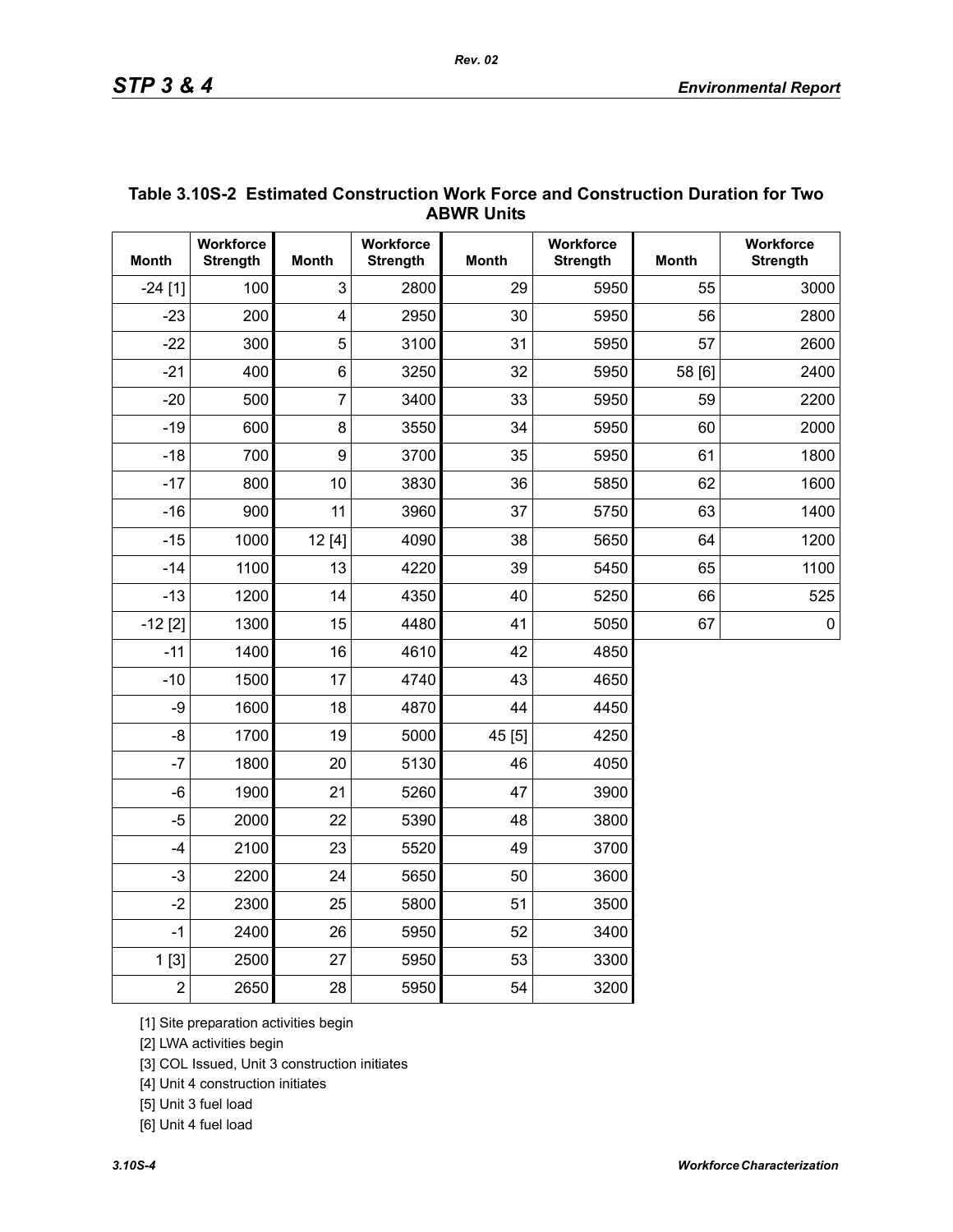

**Workforce Characterization**